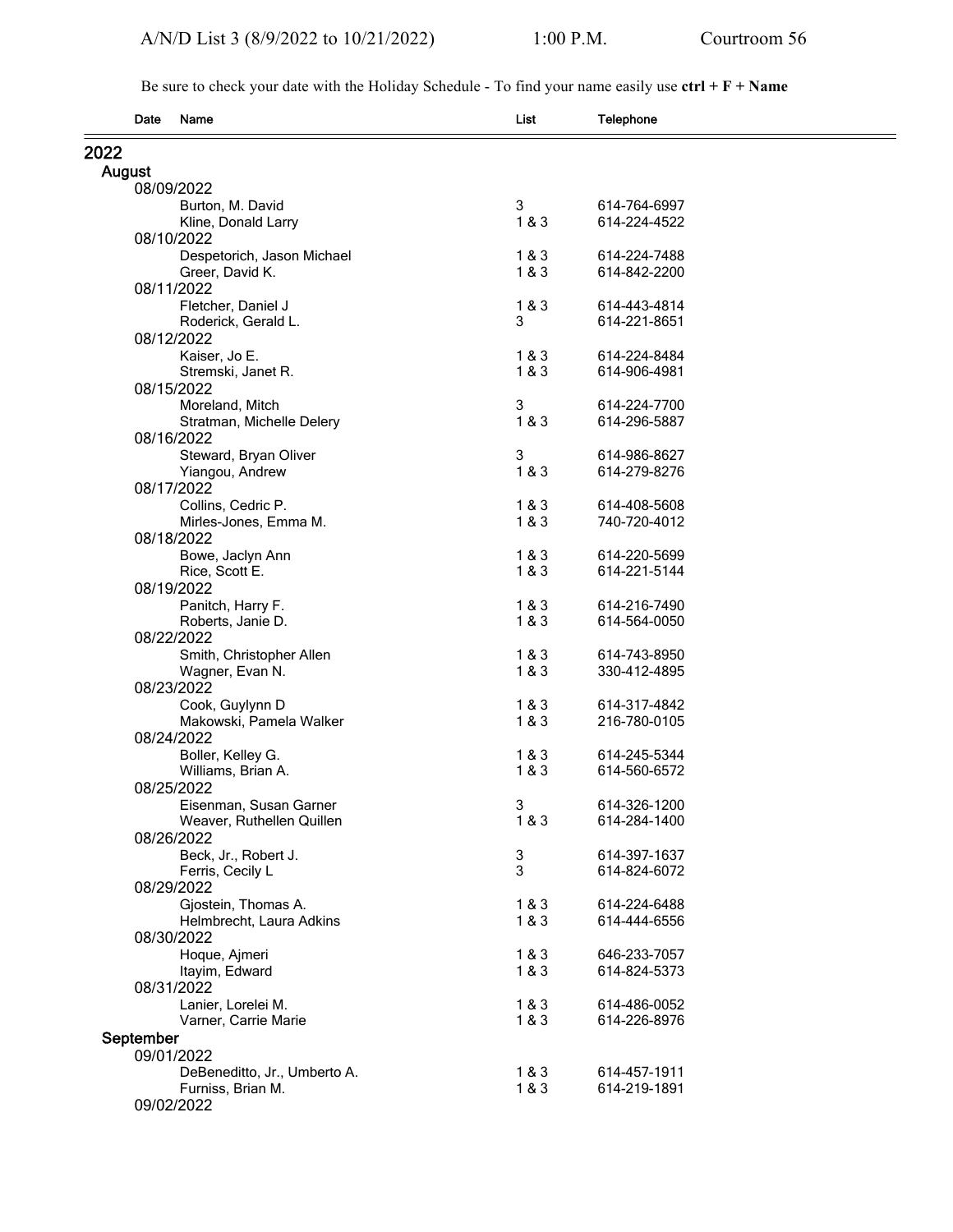| Date | Name                         | List  | Telephone    |
|------|------------------------------|-------|--------------|
|      | Armstrong, Leslie            | 1&3   | 614-721-9943 |
|      | Farrar Casper, Trudy         | 1&3   | 614-266-1621 |
|      | 09/06/2022                   |       |              |
|      | Bucci, Christopher M.        | 1&3   | 614-747-1272 |
|      | Colquitt, Jermaine           | 1&3   | 614-743-9048 |
|      | 09/07/2022                   |       |              |
|      | Henderson, Maurice           | 1&3   | 614-255-2040 |
|      | Niese, Andrew Joseph         | 1 & 3 | 614-279-8276 |
|      | 09/08/2022                   |       |              |
|      | Murphy, Mark M.              | 1 & 3 | 614-766-5448 |
|      | Pomerants, Alex              | 1&3   | 614-581-5721 |
|      | 09/09/2022                   |       |              |
|      | Kaufman, Jeffrey R.          | 3     | 614-403-7919 |
|      | Ryerson, John T.             | 1 & 3 | 614-202-0998 |
|      | 09/12/2022                   |       |              |
|      | Bergman, Robert D            | 1&3   | 614-279-8276 |
|      | Klein, Jonathan              | 1&3   | 614-985-0527 |
|      | 09/13/2022                   |       |              |
|      | Kort, Louis F.               | 3     | 614-806-2474 |
|      | Neal, Richard John           | 1 & 3 | 614-464-0776 |
|      | 09/14/2022                   |       |              |
|      | Fais, Robert G.              | 3     | 614-561-6775 |
|      | Stewart, Erik D              | 1 & 3 | 614-219-1891 |
|      | 09/15/2022                   |       |              |
|      |                              |       |              |
|      | Broderick, Lindsay           | 1&3   | 740-502-2850 |
|      | Fleury, Sherry Lynne         | 1&3   | 614-946-6638 |
|      | 09/16/2022                   |       |              |
|      | Scott, Ryan M.               | 1&3   | 614-463-1299 |
|      | Steinhoff, Rainer E.         | 1 & 3 | 614-507-0663 |
|      | 09/19/2022                   |       |              |
|      | Charlesworth, Thomas Francis | 1&3   | 614-258-4848 |
|      | Pierson, Crysta R.           | 1 & 3 | 614-743-4069 |
|      | 09/20/2022                   |       |              |
|      | Ort, Mark P.                 | 1&3   | 614-863-6220 |
|      | White, Catherine Mary        | 1&3   | 614-571-6228 |
|      | 09/21/2022                   |       |              |
|      | Morrison, Paul E.            | 1&3   | 614-330-5737 |
|      | Van Wey, Marcus M.           | 1 & 3 | 614-947-1190 |
|      | 09/22/2022                   |       |              |
|      | Brisco, Jennifer R.          | 1 & 3 | 614-554-6521 |
|      | Weaver, Cameron              | 1 & 3 | 614-222-2120 |
|      | 09/23/2022                   |       |              |
|      | Ezell, Larry Alan            | 1 & 3 | 614-425-8363 |
|      | Holmberg, Haley J.           | 1&3   | 614-228-1968 |
|      | 09/26/2022                   |       |              |
|      | Meranda, Zachuary            | 3     | 614-593-2321 |
|      | Moncif, Carol Simpson        | 1 & 3 | 614-810-0993 |
|      | 09/27/2022                   |       |              |
|      | Chasteen, Kathleen Cassier   | 1&3   | 614-260-2735 |
|      | Foderetti, Sean              | 1 & 3 | 614-670-8103 |
|      | 09/28/2022                   |       |              |
|      | Booth, Victoria Marie        | 1 & 3 | 614-218-1928 |
|      | Reves, Randal M.             | 3     | 614-268-0534 |
|      | 09/29/2022                   |       |              |
|      | Galasso, John George         | 1&3   | 614-875-4757 |
|      | Worly, Donald Glenn          | 1&3   | 614-937-4011 |
|      | 09/30/2022                   |       |              |
|      | Kelly, Joseph A.             | 3     | 614-241-2174 |
|      |                              |       |              |